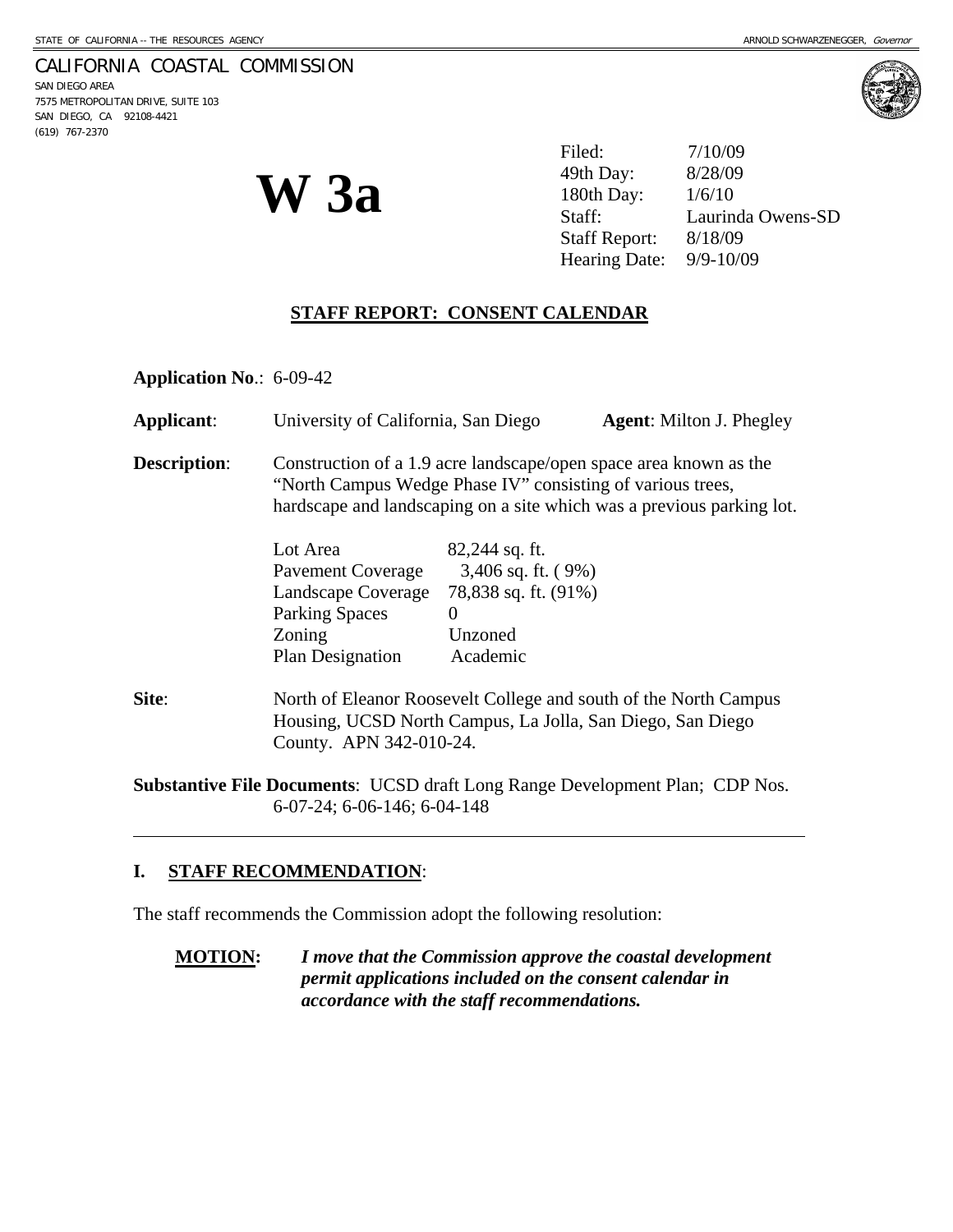## **STAFF RECOMMENDATION TO ADOPT CONSENT CALENDAR:**

Staff recommends a **YES** vote. Passage of this motion will result in approval of all the permits included on the consent calendar. The motion passes only by affirmative vote of a majority of the Commissioners present.

## **II. Standard Conditions**.

See attached page.

# **III. Special Conditions**.

The permit is subject to the following conditions:

# **1.** Final Landscaping Plan. **PRIOR TO THE ISSUANCE OF THE**

**COASTAL DEVELOPMENT PERMIT**, the applicant shall submit a final landscape plan for the review and written approval of the Executive Director. Said plan shall be in substantial conformance with the draft landscape plan by Spurlock Poirier dated 6/19/09, and shall include the following:

- a. A plan showing the type, size, extent and location of all trees/shrubs on the site including the proposed irrigation system and other landscape features;
- b. All landscaping shall be drought-tolerant and either native or non-invasive plant species. No plant species listed as problematic and/or invasive by the California Native Plant Society, the California Invasive Plant Council, or as may be identified from time to time by the State of California shall be employed or allowed to naturalize or persist on the site. No plant species listed as 'noxious weed' by the State of California or the U.S. Federal Government shall be utilized within the property. No Eucalyptus trees shall be utilized.
- c. A written commitment by the applicant that all required plantings shall be maintained in good growing condition, and whenever necessary, shall be replaced with new plant materials to ensure continued compliance with applicable landscape screening requirements.
- d. Rodenticides containing any anticoagulant compounds (including, but not limited to, Warfarin, Brodifacoum, Bromadiolone or Diphacinone) shall not be used.
- e. Five years from the date of issuance of the coastal development permit, the applicant shall submit for review and written approval of the Executive Director, a landscape monitoring report, prepared by a licensed Landscape Architect or qualified Resource Specialist, which certifies the on-site landscaping is in conformance with the landscape plan approved pursuant to this Special Condition. The monitoring report shall include photographic documentation of plant species and plant coverage.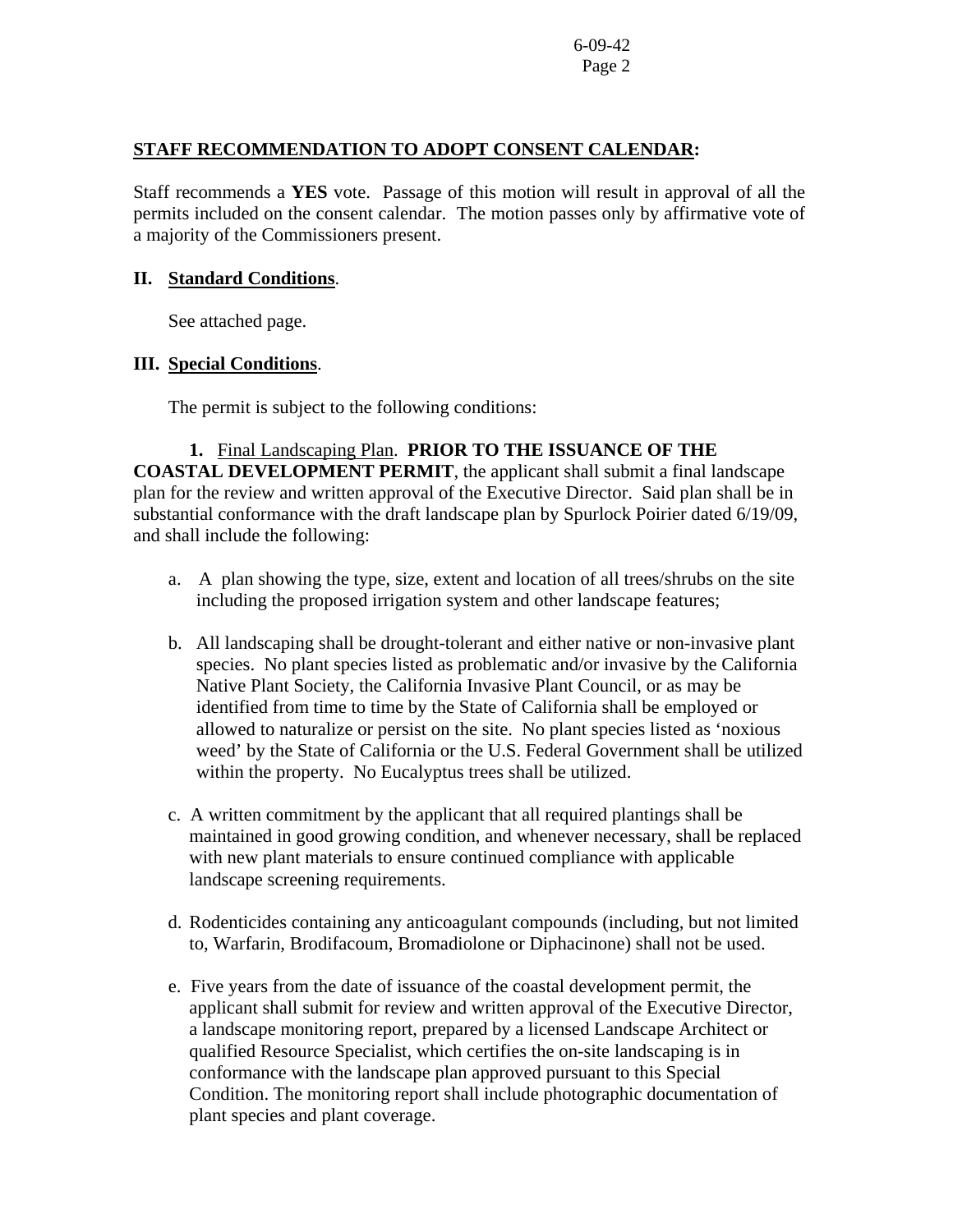If the landscape monitoring report indicates the landscaping is not in conformance with or has failed to meet the performance standards specified in the landscaping plan approved pursuant to this permit, the applicant, or successors in interest, shall submit a revised or supplemental landscape plan for the review and written approval of the Executive Director. The revised landscaping plan must be prepared by a licensed Landscape Architect or Resource Specialist and shall specify measures to remediate those portions of the original plan that have failed or are not in conformance with the original approved plan.

The permittee shall undertake the development in accordance with the approved landscape plans. Any proposed changes to the approved plans shall be reported to the Executive Director. No changes to the plans shall occur without a Commission-approved amendment to the permit unless the Executive Director determines that no such amendment is legally required.

 **2.** Water Quality/BMPs. The applicant shall comply with the Hydrology, Water Quality and Best Management Practices Program received July 10, 2009 which includes, in part: 1) Wedge Phase 4 – Preliminary Hydrology Summary by Nasland Engineering; and, (2) Hydrology and Water Quality Section of the Project Mitigated Negative Declaration.

The permittee shall undertake the development in accordance with the approved water quality management plans. Any proposed changes to the approved plans shall be reported to the Executive Director. No changes to the plans shall occur without a Commission-approved amendment to the permit unless the Executive Director determines that no such amendment is legally required.

## **IV. Findings and Declarations.**

The Commission finds and declares as follows:

**1. Detailed Project Description/History**. Proposed is the construction of a 1.9 acre landscape/open space area which will consist of landscaping around the perimeter and throughout the project site known as "North Campus Wedge Phase 4". Phases 1, 2 and 3 of the "Wedge" have been completed as part of the Eleanor Roosevelt College (ref. Exhibit No. 3). In the case of the subject proposal, previously, the subject site was a parking lot that was removed for the construction of the North Student Housing project (Phase I) immediately north of the site. That project resulted in the removal of all 737 parking spaces in the existing parking lots but also included replacement of nine of those spaces which will be used for guest parking in association with the student housing; thus, resulting in a net loss of 728 parking spaces. The subject site is located at the southern portion of the student housing project site immediately adjacent to the east side of North Torrey Pines Road and north of the Eleanor Roosevelt College.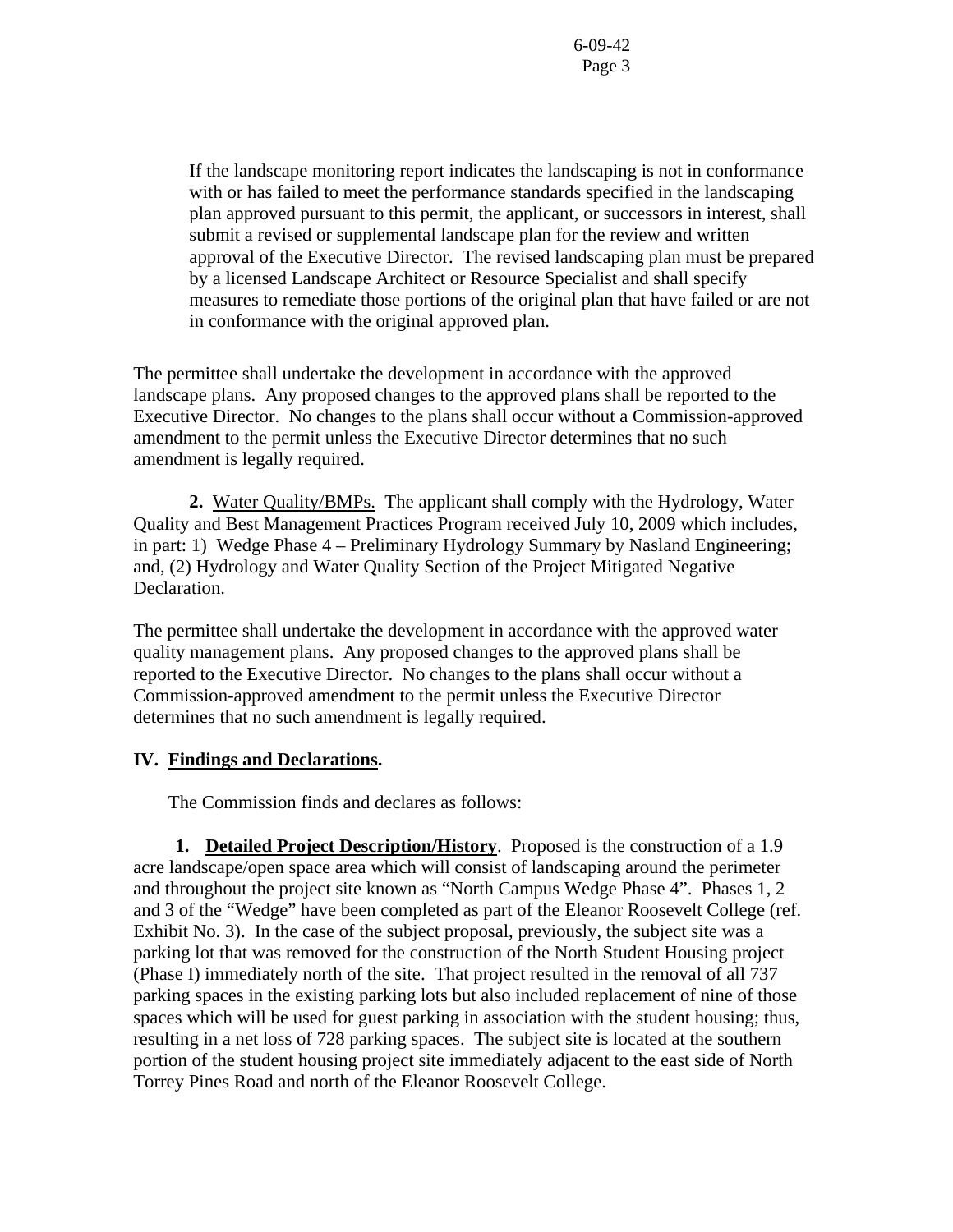The removal of parking from the subject site was addressed as part of the North Campus Housing Project (CDP# 6-06-146). As noted in the parking analysis for that permit, the Hopkins and Pangea Parking structures are within walking distance of the north Campus Housing (and the Wedge site) and will recapture the parking loss and will also have a surplus of additional parking spaces that are designed to meet the campus demand based on population growth or new facilities. UCSD has an excellent alternative transportation program with over 54% of the population using alternative means of transportation to the single occupancy vehicle. The proposed wedge site has been used as a staging area for the North Campus Housing Project during construction which is currently underway. The proposed project does not generate a demand for parking. Therefore, the proposed project will not result in any adverse impacts to public access, consistent with Section 30252 of the Coastal Act.

The project will include landscaped open spaces including landscaping around the perimeter of the site and throughout the project site which includes several Torrey Pines trees. Sustainable landscape features will be a major part of the landscaping. The development of the "Wedge" landscape feature will replace an asphalt parking area (currently being used as a staging area, as noted above), thereby providing aesthetic landscape enhancements and a break in the presence of the structures along the street. Pedestrian linkages are proposed between the North Campus Housing and Eleanor Roosevelt College.

Due to the location of the project site (well inland from the coast) as well as the nature of the proposed development itself (i.e., only landscape features being installed), it will not affect any public views to the ocean. The proposed landscaping will visually enhance the area and will be visually compatible with the surrounding area.

Also, all of the proposed landscaping consists of a variety of native, drought-tolerant plant species which does not include any Eucalyptus trees which has been a concern in past projects on the UCSD campus. Typically, projects near the historic grove of Eucalyptus trees on the campus have been permitted to include Eucalyptus trees to keep within UCSD's overall landscape theme. There are three central groves of trees which have been identified on the campus. Projects next to these areas will incorporate Eucalyptus trees to maintain consistency with the existing vegetation. However, for other projects that are further inland, next to, or near the natural preserve areas which contain native habitat and chaparral communities, UCSD proposes to avoid the use of Eucalyptus trees. This particular project is away from the historic groves and no Eucalyptus trees are proposed. Although a landscape plan has been submitted with the application, to ensure that landscaping is installed consistent with the University's landscape theme, Special Condition No. 1 requires submittal of final landscape plans that uses species that are drought tolerant and either native or non-invasive and no Eucalyptus trees. Thus, the project is found consistent with the overall landscape theme for the UCSD campus and Section 30251 of the Coastal Act.

 **B. Biological Resources**. Coastal Act policies 30240 and 30251 restrict the alteration of natural landforms and protect sensitive habitats. Section 30231 of the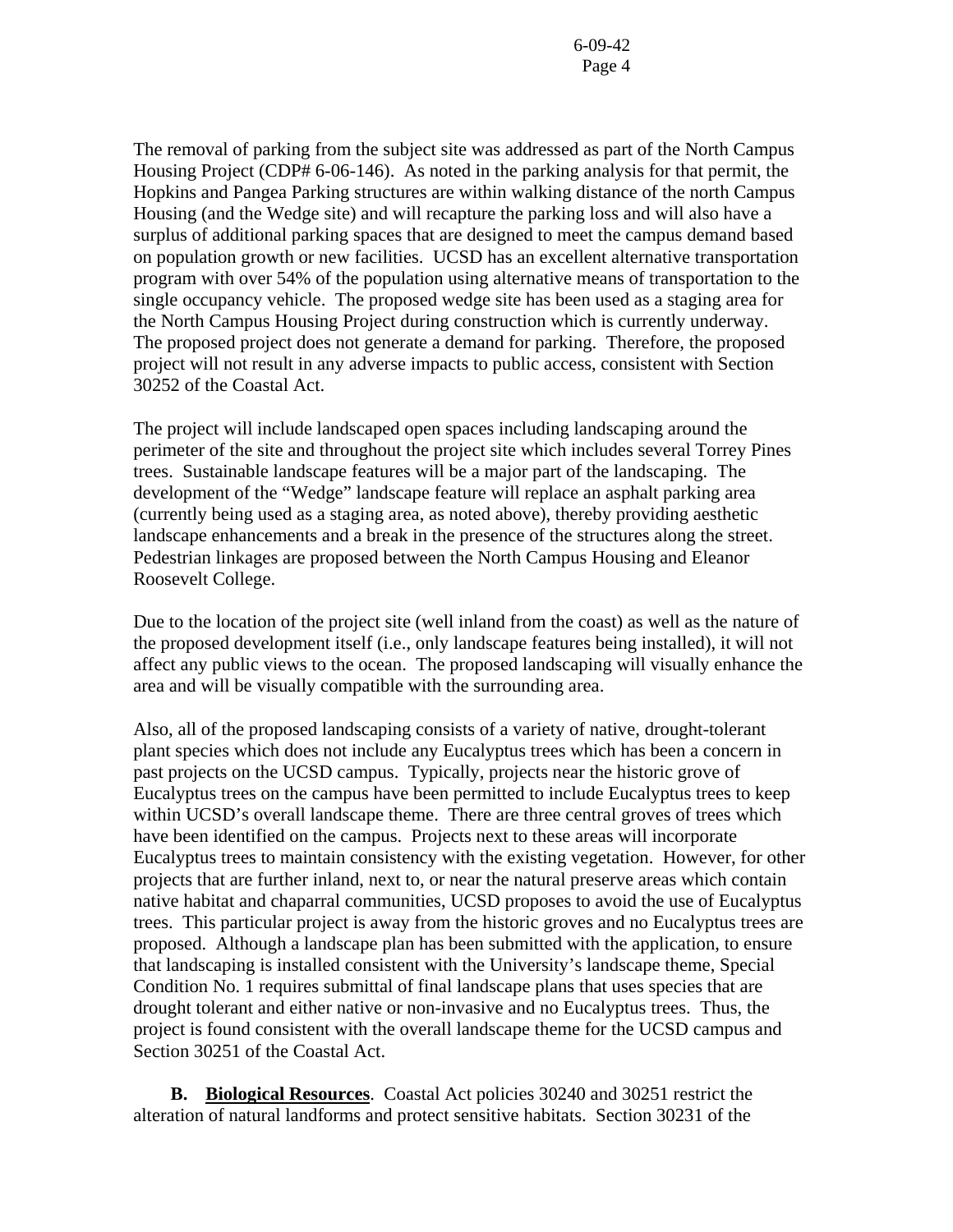Coastal Act requires that coastal waters are protected and runoff minimized. The proposed development will not have an adverse impact on any sensitive habitat, and will not result in erosion or adverse impacts to water quality, as adequate drainage controls will be provided and a thorough hydrology, water quality and Best Management Practices plan will be implemented. Thus, the Commission finds the project, as conditioned, consistent with the resource protection policies of Chapter 3 of the Coastal Act.

 **C. Community Character /Visual Quality.** The development is located within an existing developed area and the proposed landscaping/open space area will provide aesthetic enhancements and a visual break in the presence of structures along the campus streets. No impacts to public views will occur. Therefore, the Commission finds that the development conforms to Section 30251 of the Coastal Act.

**D. Public Access/Parking**. The proposed development will not have an adverse impact on public access to the coast or to nearby recreational facilities. The development is a landscaped/open space area on the north UCSD campus. The Commission finds the proposed development conforms to Sections 30210 through 30214, Sections 30220 through 30224, Section 30252 and Section 30604(c) of the Coastal Act.

**E. Local Coastal Planning**. The City of San Diego does have a certified LCP for most of its coastal zone. However, the UCSD campus segments in La Jolla are not part of that program and remain an area of deferred certification where the Commission retains coastal development permit authority. UCSD does have a draft Long Range Development Plan (LRDP), but does not plan to submit it for certification. The proposed development will be consistent with Chapter 3 of the Coastal Act, the legal standard of review, and also with the LRDP which is used as guidance. Approval of the project will not prejudice the ability of the University to prepare and implement an LRDP that is in conformity with the provisions of Chapter 3.

 **F. California Environmental Quality Act**. There are no feasible alternatives or feasible mitigation measures available which would substantially lessen any significant adverse effect which the activity may have on the environment. Therefore, the Commission finds that the proposed project is the least environmentally damaging feasible alternative and is consistent with the requirements of the Coastal Act to conform to CEQA.

# **STANDARD CONDITIONS:**

- 1. Notice of Receipt and Acknowledgment. The permit is not valid and development shall not commence until a copy of the permit, signed by the permittee or authorized agent, acknowledging receipt of the permit and acceptance of the terms and conditions, is returned to the Commission office.
- 2. Expiration. If development has not commenced, the permit will expire two years from the date on which the Commission voted on the application. Development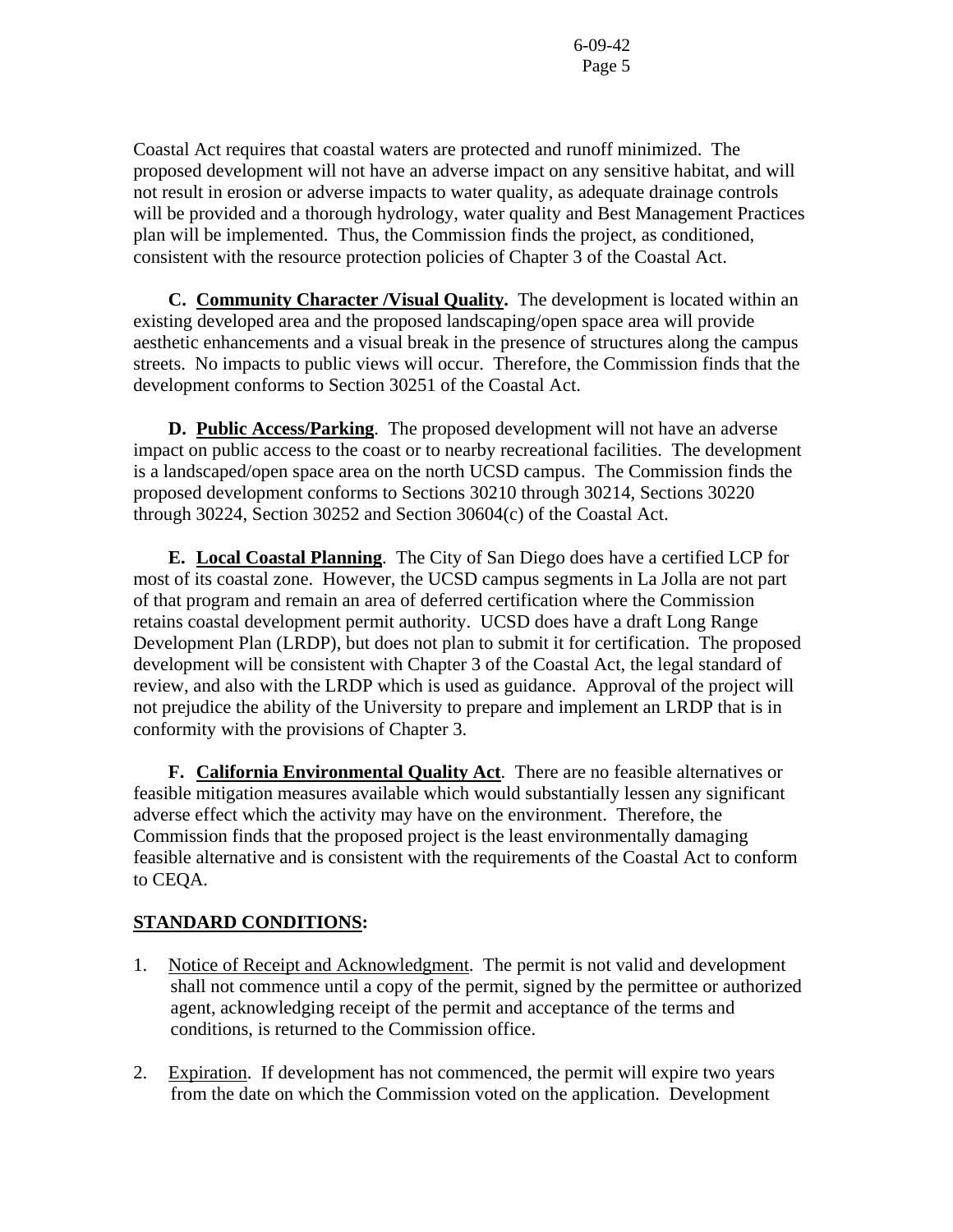shall be pursued in a diligent manner and completed in a reasonable period of time. Application for extension of the permit must be made prior to the expiration date.

- 3. Interpretation. Any questions of intent or interpretation of any condition will be resolved by the Executive Director or the Commission.
- 4. Assignment. The permit may be assigned to any qualified person, provided assignee files with the Commission an affidavit accepting all terms and conditions of the permit.
- 5. Terms and Conditions Run with the Land. These terms and conditions shall be perpetual, and it is the intention of the Commission and the permittee to bind all future owners and possessors of the subject property to the terms and conditions.

(G:\San Diego\Reports\2009\6-09-042 UCSD The Wedge IV stfrpt.doc)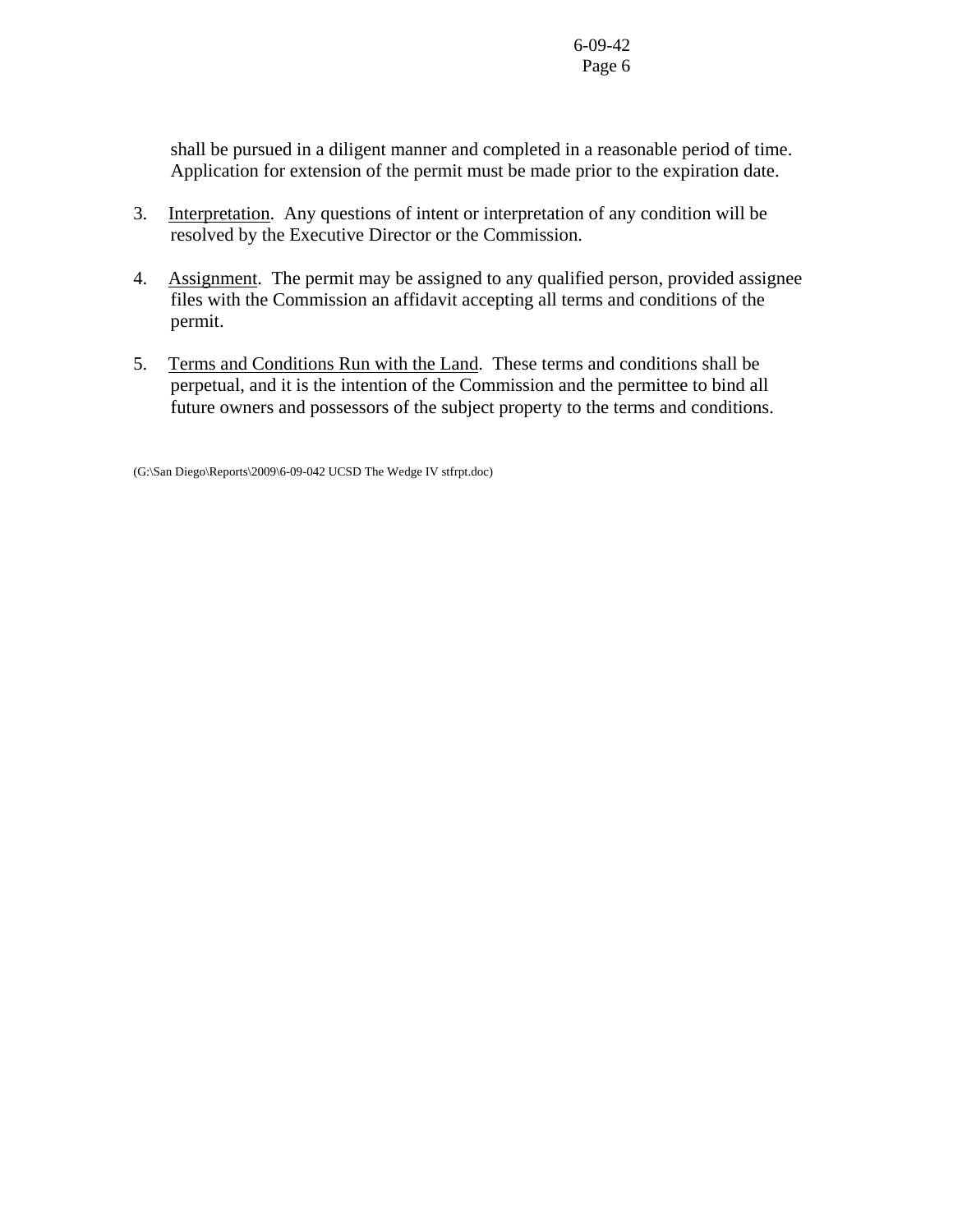6-09-42 Page 7

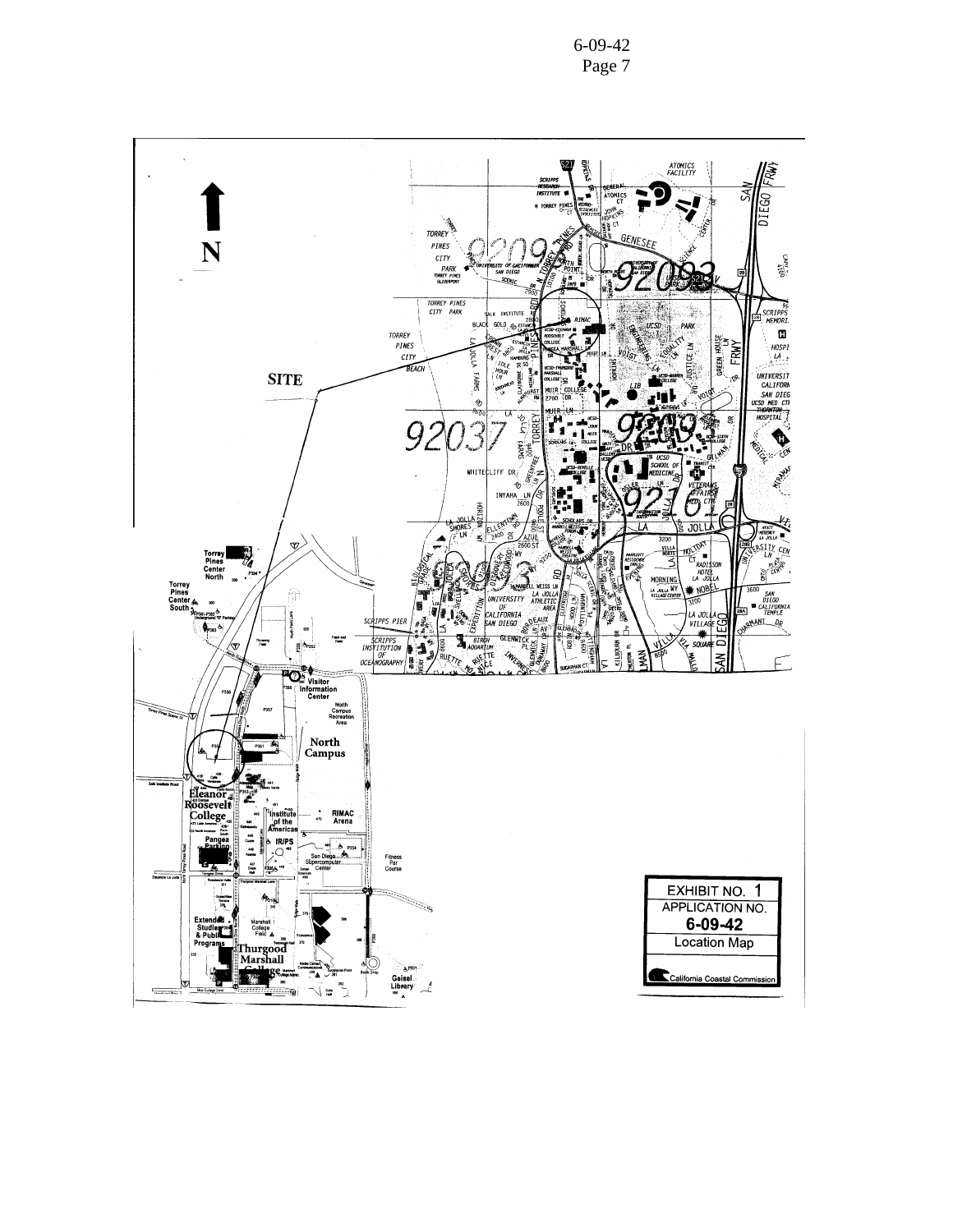